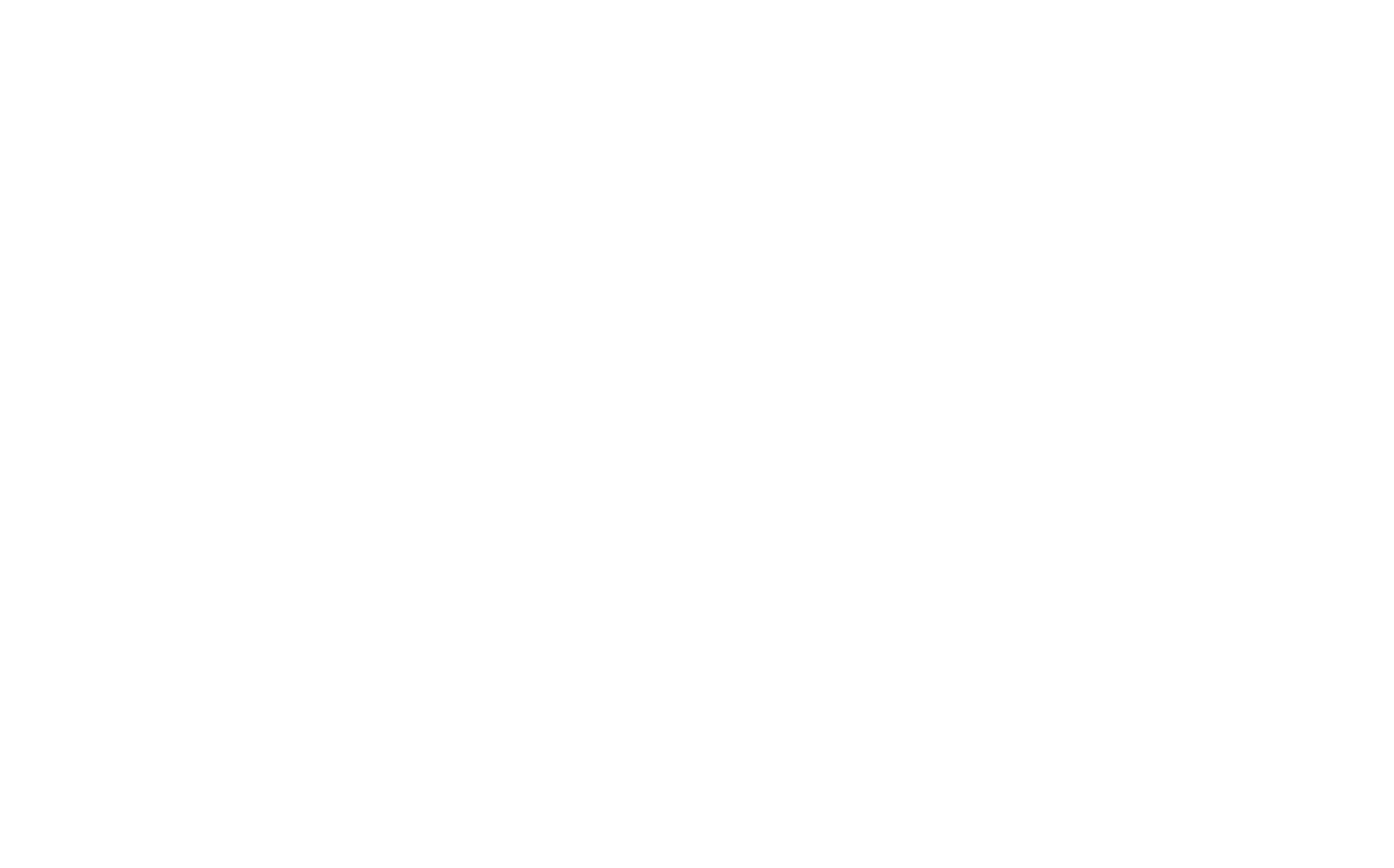ÚÄÄÄÄÄÄÄÄÄÄÄÄÄÄÄÄÄÄÄÄÄÄÄÄÄÄÄÄÄÄÄÄÄÄÄÄÄÄÄÄÄÄÄÄÄÄÄÄÄÄÄÄÄÄÄÄÄÄÄÄÄÄÄÄÄÄÄÄÄÄÄÄÄÄÄÄÄÄÄÄÄÄÄÄÄ¿ <sup>3</sup> VICEDIRECTORES CON 3 A¥OS EN CONDICIONES DE ACCEDER A LA DIRECCION <sup>3</sup>

## LISTADO DOC.TITULARES EN CONDICIONES DE ASCENSO POR LOCALIDAD A¥O 2022

# ÚÄÄÄÄÄÄÄÄÄÄÄÄÄÄÄÄÄÄÄÄÄÄÄÄÄÄÄÄÄÄÄÄ¿

<sup>3</sup>Localidad: Las Heras <u>3</u>

ÀÄÄÄÄÄÄÄÄÄÄÄÄÄÄÄÄÄÄÄÄÄÄÄÄÄÄÄÄÄÄÄÄÙ

ÀÄÄÄÄÄÄÄÄÄÄÄÄÄÄÄÄÄÄÄÄÄÄÄÄÄÄÄÄÄÄÄÄÄÄÄÄÄÄÄÄÄÄÄÄÄÄÄÄÄÄÄÄÄÄÄÄÄÄÄÄÄÄÄÄÄÄÄÄÄÄÄÄÄÄÄÄÄÄÄÄÄÄÄÄÄÙ

| Nro Apellido y Nombre Tit A.P. ---<br>Ord                                                                                                                                                                                                                     |                  | SERVICIOS DOCENTES<br>M.A/E Vic Dir Sup S.T. Voc D.N.Asis Dict                                                                                                                                                                                           |                                                                                      |                                                                                                              |                                                                        | --- ANT. CUL. RESI. M.A. ATP 0.T. PUBL - ACTIVIDADES -C.C. J.E. OTRO S.D.I.<br><b>Example 2018</b> Loc Prov Na/In<br>ALDP GRAL                                                                 | PUNT. Establecimiento Titular                                                                                                                                                                                                                                              |
|---------------------------------------------------------------------------------------------------------------------------------------------------------------------------------------------------------------------------------------------------------------|------------------|----------------------------------------------------------------------------------------------------------------------------------------------------------------------------------------------------------------------------------------------------------|--------------------------------------------------------------------------------------|--------------------------------------------------------------------------------------------------------------|------------------------------------------------------------------------|------------------------------------------------------------------------------------------------------------------------------------------------------------------------------------------------|----------------------------------------------------------------------------------------------------------------------------------------------------------------------------------------------------------------------------------------------------------------------------|
| SEPULVEDA SANDRA EVA 9<br>2 I LNAO SANDRA<br>3 RAMIREZ SILVINA<br>4 MU¥OZ PAOLA SOLEDAD<br>5 URRA GARCIA<br>6 NOGUELRA CERVI¥O<br>7 DE LA MATA MARIA<br>8 MONTES NESTOR<br>9 PERERA LUCIA SILVINA 9 0.20 3.40 1.80<br>10 LANDRI EL ARI EL<br>11 BRUNA GUSTAVO | 9 0.40 4.60 0.90 | 2.00 1.80<br>9 0.60 3.20 1.20 2.40<br>3.00 1.20<br>9 1.20 3.20 1.20 3.60<br>4.20 0.90<br>9<br>3.40 1.20 2.00<br>9 3.00 1.50 1.20<br>3.00 1.50 0.80<br>3.00 1.80 0.40<br><sup>3</sup> VICEDI RECTORES CON 2 A¥OS EN CONDICIONES DE ACCEDER A LA DIRECCION | 3.00<br>3.00<br>3.00<br>3.00<br>3.00<br>3.00<br>3.00<br>3.00<br>3.00<br>3.00<br>3.00 | 10.00<br>10.00 1.00<br>10.00<br>10.00<br>10.00<br>10.00<br>10.00<br>10.00<br>0.10<br>10.00<br>10.00<br>10.00 | 16. 75<br>3.00<br>5.25<br>5.25<br>2.50<br>6.50<br>1.25<br>3.00<br>1.00 | $0.25$ $0.10$<br>0.20<br>0.10<br>$0.15$ 0.10<br>0.10<br>0.05<br>0.10<br>0.40                                                                                                                   | 42.55 ESCUELA N 3<br>3.00 36.75 ESCUELA N 53<br>3.00 36.35 ESCUELA N 53<br>3.00 34.55 ESCUELA N 84<br>33.95 ESCUELA N 77<br>33.70 ESCUELA N 3<br>2.00 31.90 ESCUELA N 3<br>3.00 30.90 ESCUELA N 84<br>30.70 ESCUELA N 53<br>2.00 30.30 ESCUELA N 84<br>27.60 EDJA-EGB N 14 |
| Ord                                                                                                                                                                                                                                                           |                  | M.A/E Vic Dir Sup S.T. Voc D.N.Asis Dict                                                                                                                                                                                                                 |                                                                                      |                                                                                                              |                                                                        | Nro Apellido y Nombre Tit A.P. --- SERVICIOS DOCENTES --- ANT. CUL. RESI. M.A. ATP O.T. PUBL - ACTIVIDADES -C.C. J.E. OTRO S.D.I. PUNT. Establecimiento Titular<br>Example 2012 Loc Prov Na/In | ALDP GRAL                                                                                                                                                                                                                                                                  |
| SALAZAR FRANCY<br>2 NU¥EZ CLAUDIA<br>3 MARI SCAL MARI ELA<br>4 ROTHLI SBERGER<br>5 DECARA ELIANA MARIA                                                                                                                                                        |                  | 0.60 3.00 2.10 0.80<br>3.60 0.60<br>5.00 0.60<br>4.00 0.60<br>4.20 0.60                                                                                                                                                                                  | 3.00<br>3.00<br>3.00<br>3.00<br>3.00                                                 | 10.00<br>10.00<br>10.00<br>10.00 0.40<br>10.00                                                               | 3.00<br>1.50                                                           | 0.10<br>0.10<br>0.10                                                                                                                                                                           | 2.00 33.50 ESCUELA N 77<br>3.00 30.80 ESCUELA N 77<br>3.00 30.70 ESCUELA N 77<br>3.00 30.00 ESCUELA N 64<br>2.00 28.90 ESCUELA N 64                                                                                                                                        |

# PAGINA: 1<br>FECHA DE EMISION: 19/11/2021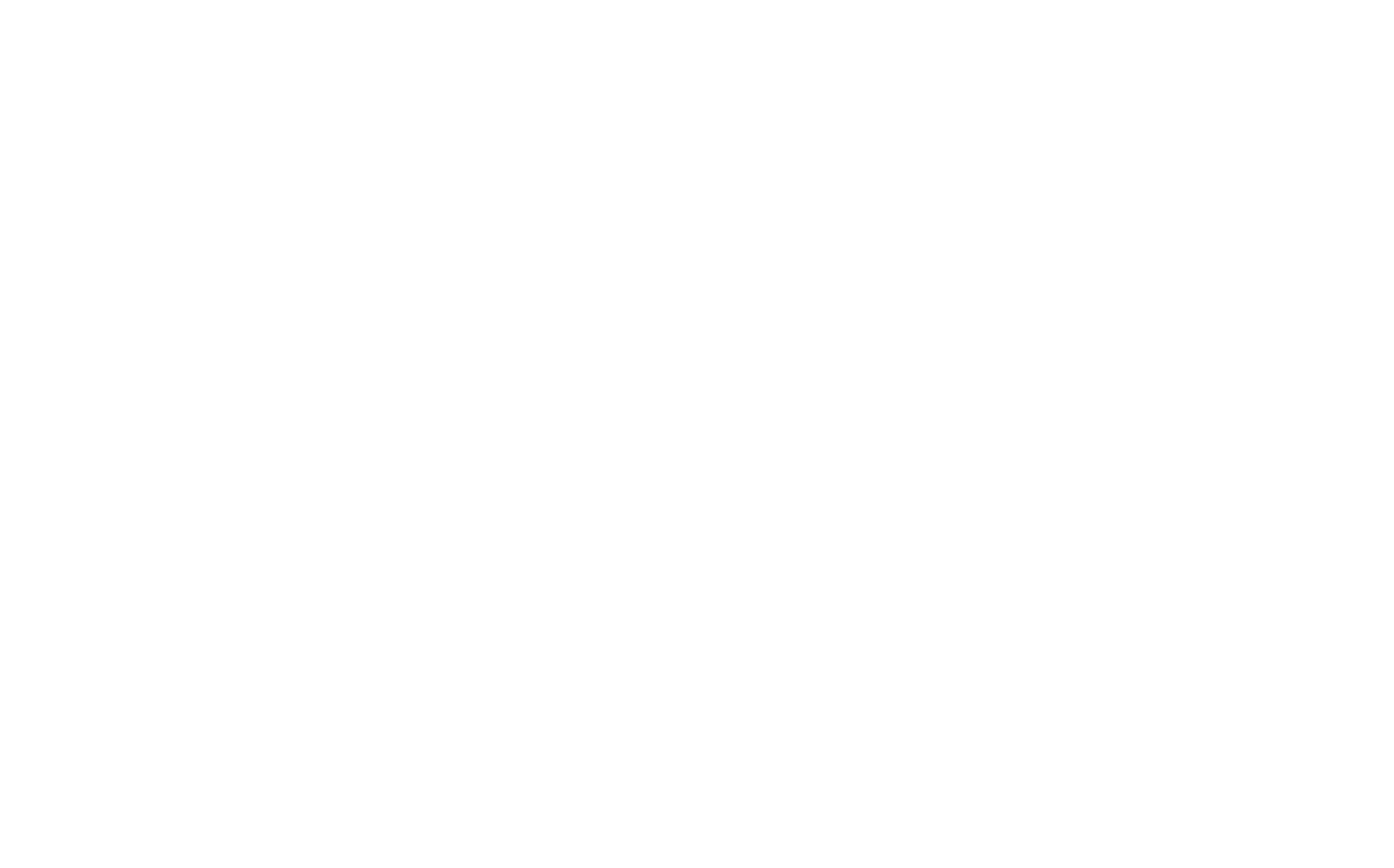### <sup>3</sup>Localidad: Las Heras <u>3</u> ÀÄÄÄÄÄÄÄÄÄÄÄÄÄÄÄÄÄÄÄÄÄÄÄÄÄÄÄÄÄÄÄÄÙ

### LISTADO DOC.TITULARES EN CONDICIONES DE ASCENSO POR LOCALIDAD A¥O 2022

# ÚÄÄÄÄÄÄÄÄÄÄÄÄÄÄÄÄÄÄÄÄÄÄÄÄÄÄÄÄÄÄÄÄ¿

# ÚÄÄÄÄÄÄÄÄÄÄÄÄÄÄÄÄÄÄÄÄÄÄÄÄÄÄÄÄÄÄÄÄÄÄÄÄÄÄÄÄÄÄÄÄÄÄÄÄÄÄÄÄÄÄÄÄÄÄÄÄÄÄÄÄÄÄÄÄÄÄÄÄÄÄÄÄÄÄÄÄÄÄÄÄÄ¿ 3 MAESTROS DE A¥O EN CONDICIONES DE ACCEDER A LA VICEDIRECCION DE EGB 1 y 2<sup>3</sup> ÀÄÄÄÄÄÄÄÄÄÄÄÄÄÄÄÄÄÄÄÄÄÄÄÄÄÄÄÄÄÄÄÄÄÄÄÄÄÄÄÄÄÄÄÄÄÄÄÄÄÄÄÄÄÄÄÄÄÄÄÄÄÄÄÄÄÄÄÄÄÄÄÄÄÄÄÄÄÄÄÄÄÄÄÄÄÙ

|                         |                |             |                |  | - ACTIVIDADES<br>- ACTIVIDADES<br>- Loc. Prov. Na/l hives<br>- 0.15 0.10<br>- 3. 00 3.5 00 BSCUELA N 3<br>- 3. 00 3.3 and ESCUELA<br>- 3. 00 3.3 and ESCUELA<br>- 3. 00 3.3 and ESCUELA<br>- 3. 00 3.3 and ESCUELA<br>- 3. 00 3.3 and ESCUELA |  |
|-------------------------|----------------|-------------|----------------|--|-----------------------------------------------------------------------------------------------------------------------------------------------------------------------------------------------------------------------------------------------|--|
| CONTENTTI GUILLERMO 9   |                | 4.20 0.30   | 3.00           |  |                                                                                                                                                                                                                                               |  |
| 2 OSUNA LAURA ROSANA    | $\overline{9}$ |             | 3.00           |  |                                                                                                                                                                                                                                               |  |
| 3 ARGA¥ARAZ RAQUEL      | 9              |             | 3.00           |  |                                                                                                                                                                                                                                               |  |
| 4 VERA ELIZABETH DEL    |                |             | 3.00           |  |                                                                                                                                                                                                                                               |  |
| 5 MARTINEZ DIANA        |                |             | 3.00           |  |                                                                                                                                                                                                                                               |  |
| 6 COLMAN MARINA ITATI   |                |             | 3.00           |  |                                                                                                                                                                                                                                               |  |
| 7 ROCHA MARIA RAQUEL    | 9              |             | 3.00           |  |                                                                                                                                                                                                                                               |  |
| 8 PONCE FLAVIA          |                |             | 3.00           |  |                                                                                                                                                                                                                                               |  |
| 9 SILVA ANDREA          |                | 2.00 0.30   | 1.25           |  |                                                                                                                                                                                                                                               |  |
| 10 RIOS MIRNA DEL       |                |             | 3.00           |  |                                                                                                                                                                                                                                               |  |
| 11 FIGUEROA HUGO        |                |             | 3.00           |  |                                                                                                                                                                                                                                               |  |
| 12 ECHAZU LORENZA       |                | 0.20 2.40   | 3.00           |  |                                                                                                                                                                                                                                               |  |
| 13 MU¥OZ ELIZABETH DEL  |                | 9 0.20 3.80 | 3.00           |  |                                                                                                                                                                                                                                               |  |
| 14 CABRERA NIDIA ANA    |                |             | 3.00           |  |                                                                                                                                                                                                                                               |  |
| 15 SANOGUERA JORGELINA  |                | 1.40        | 3.00           |  |                                                                                                                                                                                                                                               |  |
| 16 ORTEGA FANNY DEL     |                | 4.40        | 3.00           |  |                                                                                                                                                                                                                                               |  |
| 17 NAVARRO MARIA ISABEL | 9              |             | 0.90           |  |                                                                                                                                                                                                                                               |  |
| 18 HERRERA MIRIAM       |                |             | $3.00 \, 0.10$ |  |                                                                                                                                                                                                                                               |  |
| 19 MARCIAL SONIA        |                | 9 0.40 4.20 | 3.00           |  |                                                                                                                                                                                                                                               |  |
| 20 HERNANDEZ GRACI ELA  |                |             | 3.00           |  |                                                                                                                                                                                                                                               |  |
| 21 ROMERO ADRIANA       |                |             | 1.65           |  |                                                                                                                                                                                                                                               |  |
| 22 RIOS DARDO ARIEL     |                |             | 3.00           |  |                                                                                                                                                                                                                                               |  |
| 23 LATORRE ROXANA       |                | 2.60        | 2.70           |  |                                                                                                                                                                                                                                               |  |
| 24 FERNANDEZ JAVI ER    |                | 4.00        | 3.00           |  |                                                                                                                                                                                                                                               |  |
| 25 MAZA MARIA ALEJANDRA |                |             | 1.60           |  |                                                                                                                                                                                                                                               |  |
| 26 MORENO PABLO GERMAN  |                |             | 0.75           |  |                                                                                                                                                                                                                                               |  |
| 27 QUI PI LDOR ALEXI S  | 9              | 1.60        | 0.90           |  |                                                                                                                                                                                                                                               |  |
| 28 ALACA ELSA           |                |             | 1.70           |  |                                                                                                                                                                                                                                               |  |
| 29 FERNANDEZ RAQUEL     |                | 9 0.40 3.20 | 2.55           |  |                                                                                                                                                                                                                                               |  |

# PAGINA: 2<br>FECHA DE EMISION: 19/11/2021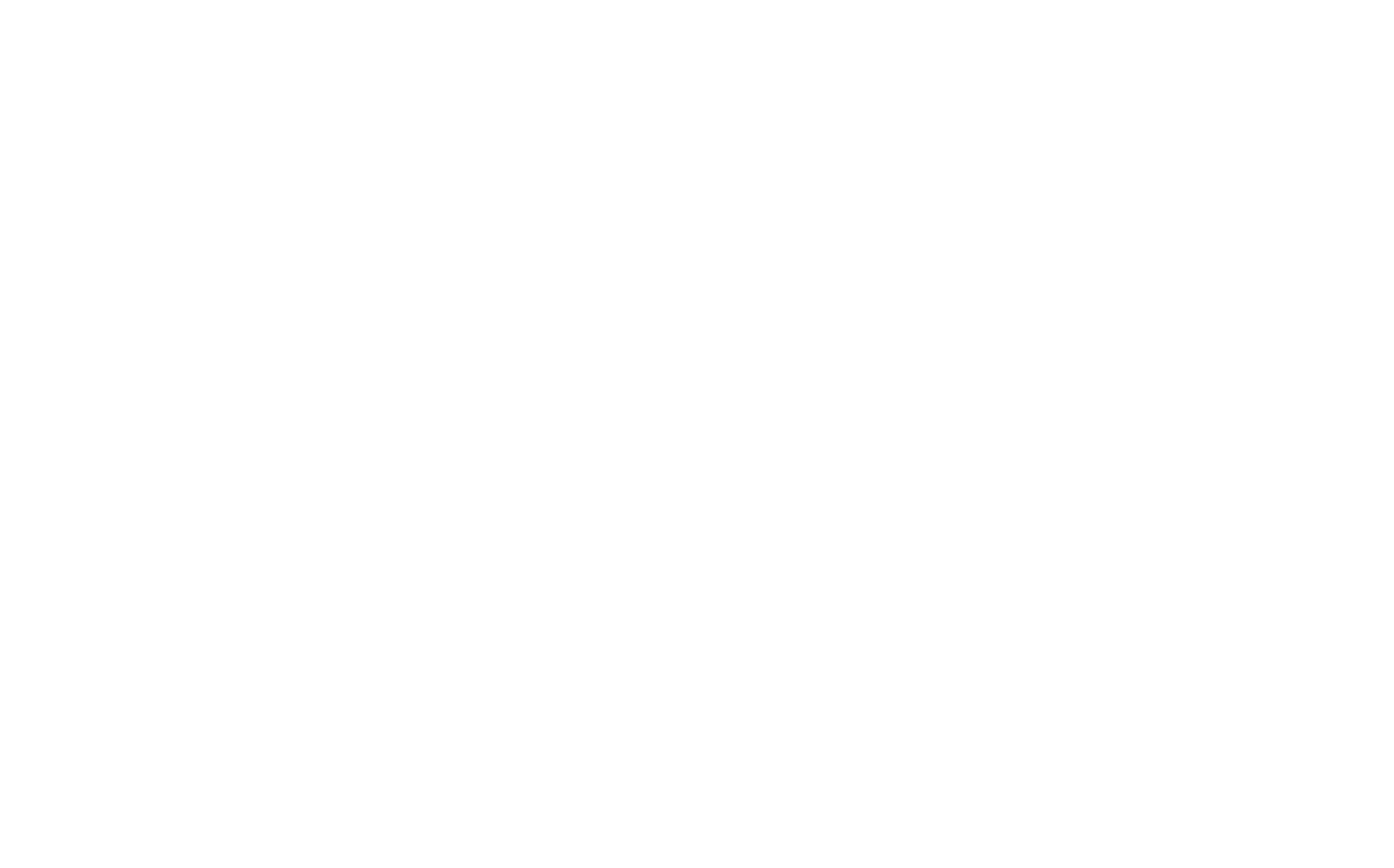# PAGINA: 3<br>FECHA DE EMISION: 19/11/2021

| JUNIA DE CEAJITICACIUN DE EDUCACIUN FINIMANIA                                                                                                                                                                          |   |              |  |  |  |              |              |  |              |  | LISTADO DOC. TITULARES EN CONDICIONES DE ASCENSO POR LOCALIDAD A¥O 2022 |                                                   |
|------------------------------------------------------------------------------------------------------------------------------------------------------------------------------------------------------------------------|---|--------------|--|--|--|--------------|--------------|--|--------------|--|-------------------------------------------------------------------------|---------------------------------------------------|
| <u>ÚÄÄÄÄÄÄÄÄÄÄÄÄÄÄÄÄÄÄÄÄÄÄÄÄÄÄÄÄÄÄÄÄÄ</u><br><sup>3</sup> Local i dad: Las Heras<br><b>OAAAAAAAAAAAAAAAAAAAAAAAAAAAAAAAA</b><br>MAESTROS DE A¥O EN CONDICIONES DE ACCEDER A LA VICEDIRECCION DE EGB 1 y 2 <sup>3</sup> |   |              |  |  |  |              |              |  |              |  |                                                                         |                                                   |
|                                                                                                                                                                                                                        |   |              |  |  |  |              |              |  |              |  |                                                                         |                                                   |
| 30 LOPEZ GLORIA 9 3.00                                                                                                                                                                                                 |   |              |  |  |  | 3.00         | 10.00        |  |              |  | 0.05                                                                    | 25.05 ESCUELA N 53                                |
| 31 AGUERO MARINA LORENA 9 0.20 2.60                                                                                                                                                                                    |   |              |  |  |  | 1.00         | 9.10         |  |              |  | 0.10                                                                    | 3.00 25.00 ESCUELA N 64                           |
| 32 GOMEZ ALICIA RAQUEL                                                                                                                                                                                                 | 9 | 2.80         |  |  |  | 0.40         | 9.10         |  |              |  |                                                                         | 3.00 24.30 ESCUELA N 77                           |
| 33 CARRASCO CLAUDIA                                                                                                                                                                                                    |   | 1.60<br>2.60 |  |  |  | 1.05         | 5.60         |  | 4.00         |  |                                                                         | 3.00 24.25 ESCUELA N 84                           |
| 34 ARANDA CRISTIAN<br>35 ALVAREZ GAITAN                                                                                                                                                                                |   | 2.60         |  |  |  | 0.25<br>3.00 | 9.10<br>6.30 |  |              |  |                                                                         | 3.00 23.95 ESCUELA N 3<br>3.00 23.90 ESCUELA N 84 |
| 36 LOPEZ CAMACHO SABINA                                                                                                                                                                                                |   | 3.40         |  |  |  | 1.50         | 10.00        |  |              |  |                                                                         | 23.90 ESCUELA N 77                                |
| 37 SILVERA CINTIA                                                                                                                                                                                                      |   | 1.40         |  |  |  | 3.00         | 4.90         |  | 5.25         |  |                                                                         | 23.55 ESCUELA N 53                                |
| 38 LIZONDO SONIA                                                                                                                                                                                                       |   | 2.20         |  |  |  | 0.15         | 9.10         |  |              |  |                                                                         | 3.00 23.45 ESCUELA N 53                           |
| 39 DIAZ WALTER CESAR                                                                                                                                                                                                   |   | 2.80         |  |  |  | 2.10         | 5.60         |  | 0.50         |  |                                                                         | 3.00 23.00 ESCUELA N 53                           |
| 40 AVILA SONIA VERONICA                                                                                                                                                                                                |   | 2.40         |  |  |  | 0.30         | 9.10         |  |              |  | 0.10                                                                    | 2.00 22.90 ESCUELA N 77                           |
| 41 SALVA SONIA DALILA                                                                                                                                                                                                  |   | 2.60         |  |  |  | 2.10         | 9.10         |  |              |  | 0.05                                                                    | 22.85 ESCUELA N 77                                |
| 42 MORELLI YOLANDA                                                                                                                                                                                                     |   | 2.20         |  |  |  | 1.20         | 6.30         |  | 1.00         |  |                                                                         | 3.00 22.70 ESCUELA N 84                           |
| 43 QUI LPI DOR FERNANDO                                                                                                                                                                                                |   | 2.60         |  |  |  | 0.70         | 8.40         |  |              |  |                                                                         | 2.00 22.70 ESCUELA N 64                           |
| 44 ARELLANO GABRI ELA                                                                                                                                                                                                  |   | 2.60         |  |  |  | 0.80         | 9.10         |  | 1.00         |  |                                                                         | 22.50 ESCUELA N 84                                |
| 45 PALMAS RAMON PAULINO                                                                                                                                                                                                |   | 2.20         |  |  |  | 0.85         | 7.00         |  | 3.00         |  | 0.25                                                                    | 22.30 ESCUELA N 64                                |
| 46 CRUZ MARGARI TA                                                                                                                                                                                                     |   | 1.60         |  |  |  | 3.00         | 5.60         |  | 1.00         |  |                                                                         | 2.00 22.20 ESCUELA N 3                            |
| 47 MEDINA MARCELA ERICA                                                                                                                                                                                                |   | 2.40         |  |  |  | 3.00         | 6.30         |  | 1.00         |  |                                                                         | 21.70 ESCUELA N 84                                |
| 48 GONZALEZ ADRIANA                                                                                                                                                                                                    |   | 1.80         |  |  |  | 3.00         | 6.30         |  | 1.50         |  |                                                                         | 21.60 ESCUELA N 84                                |
| 49 RIBOLDI SILVIA                                                                                                                                                                                                      |   | 2.40         |  |  |  | 0.95         | 9.10         |  |              |  | 0.10                                                                    | 21.55 ESCUELA N                                   |
| 50 MI RANDA FLORENTI NA                                                                                                                                                                                                |   | 2.60         |  |  |  | 2.90         | 7.00         |  |              |  |                                                                         | 21.50 ESCUELA N 53                                |
| 51 SARAVIA MARIO<br>52 ARELLANO MARIA                                                                                                                                                                                  |   | 2.60         |  |  |  | 0.35         | 9.10         |  |              |  |                                                                         | 21.05 ESCUELA N 77                                |
| 53 CRUZ NELIDA TERESA                                                                                                                                                                                                  |   | 2.60<br>1.60 |  |  |  | 0.15<br>2.95 | 9.10<br>4.90 |  |              |  |                                                                         | 20.85 ESCUELA N 53<br>20.45 ESCUELA N 84          |
| 54 BARRERA MAYRA                                                                                                                                                                                                       |   | 1.60         |  |  |  |              | 5.60         |  | 2.00<br>1.50 |  |                                                                         | 2.00 20.25 ESCUELA N 3                            |
| 55 SI LVA VI CENTA                                                                                                                                                                                                     |   | 2.40         |  |  |  | 0.55<br>0.25 | 8.40         |  |              |  |                                                                         | 20.05 ESCUELA N 64                                |
| 56 GALDAMES CAROLINA                                                                                                                                                                                                   |   | 1.40         |  |  |  | 0.75         | 4.90         |  | 2.25         |  |                                                                         | 18.30 ESCUELA N 77                                |
| 57 GONZALEZ GABRIELA                                                                                                                                                                                                   |   | 1.20         |  |  |  | 1.55         | 4.20         |  |              |  |                                                                         | 15.95 ESCUELA N 77                                |
|                                                                                                                                                                                                                        |   |              |  |  |  |              |              |  |              |  |                                                                         |                                                   |